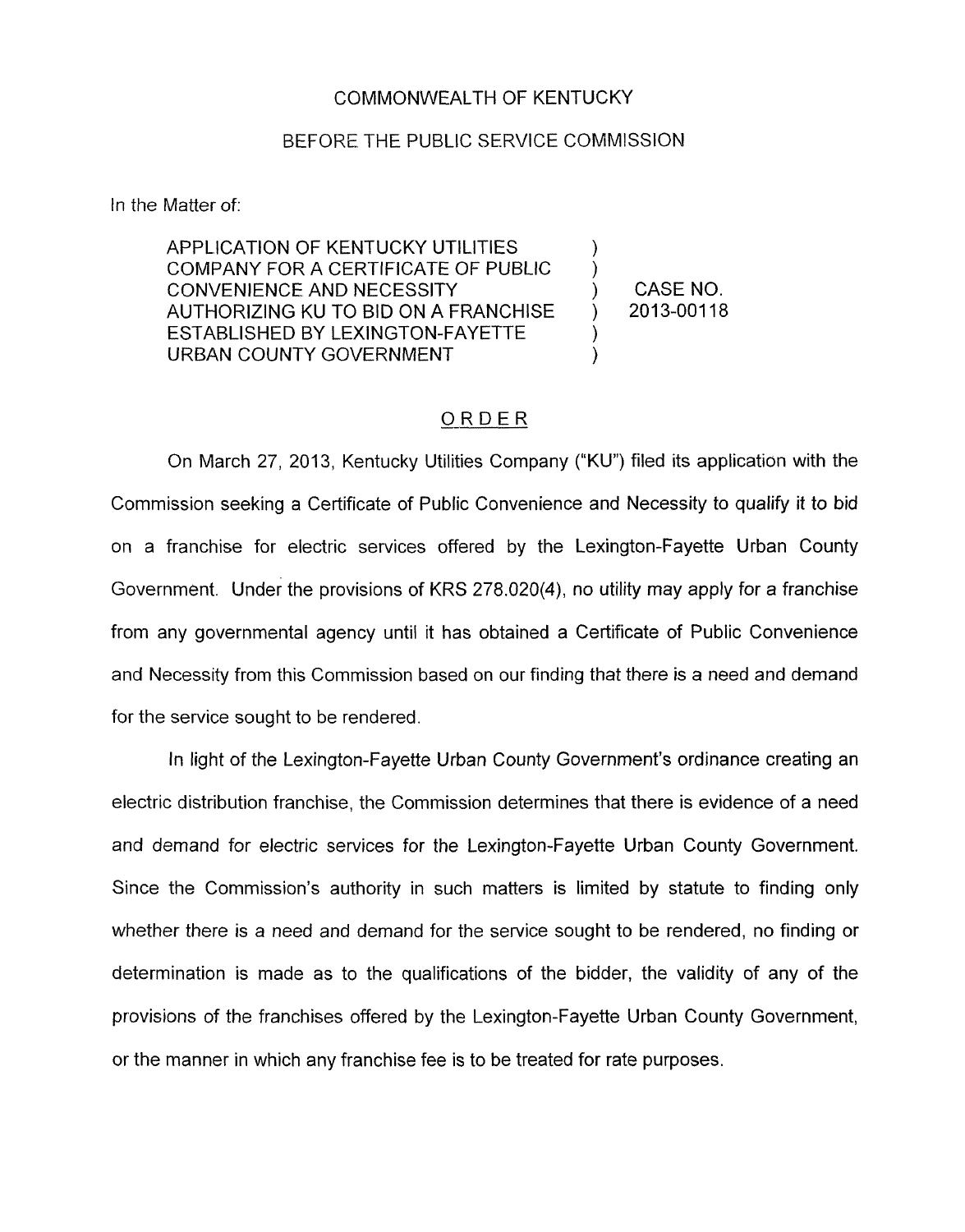IT IS THEREFORE ORDERED that:

1. KU is granted a Certificate of Public Convenience and Necessity that authorizes it to bid on a franchise for electric services offered by the Lexington-Fayette Urban County Government.

2. If KU is not the successful bidder, KU shall, within ten days of the award of the franchise at issue, file with the Commission a written notice stating that KU was not the successful bidder.

**3.** If KU is the successful bidder, KU shall, within ten days of the award of the franchise at issue, file with the Commission a copy of the executed franchise agreement.

**4.** Any documents filed pursuant to ordering paragraphs 2 or 3 of this Order shall reference the number of this case and shall be electronically submitted via the Commission's electronic Tariff Filing System.

*5.* This Order shall not be construed as granting a Certificate of Public Convenience and Necessity to construct utility facilities for the Lexington-Fayette Urban County Government.

By the Commission

Å **ENTERED** APR 01 2013<br>Kentucky public OMMISSION

**ATTEN** ″rectŏr Exett

Case No. 2013-001 18